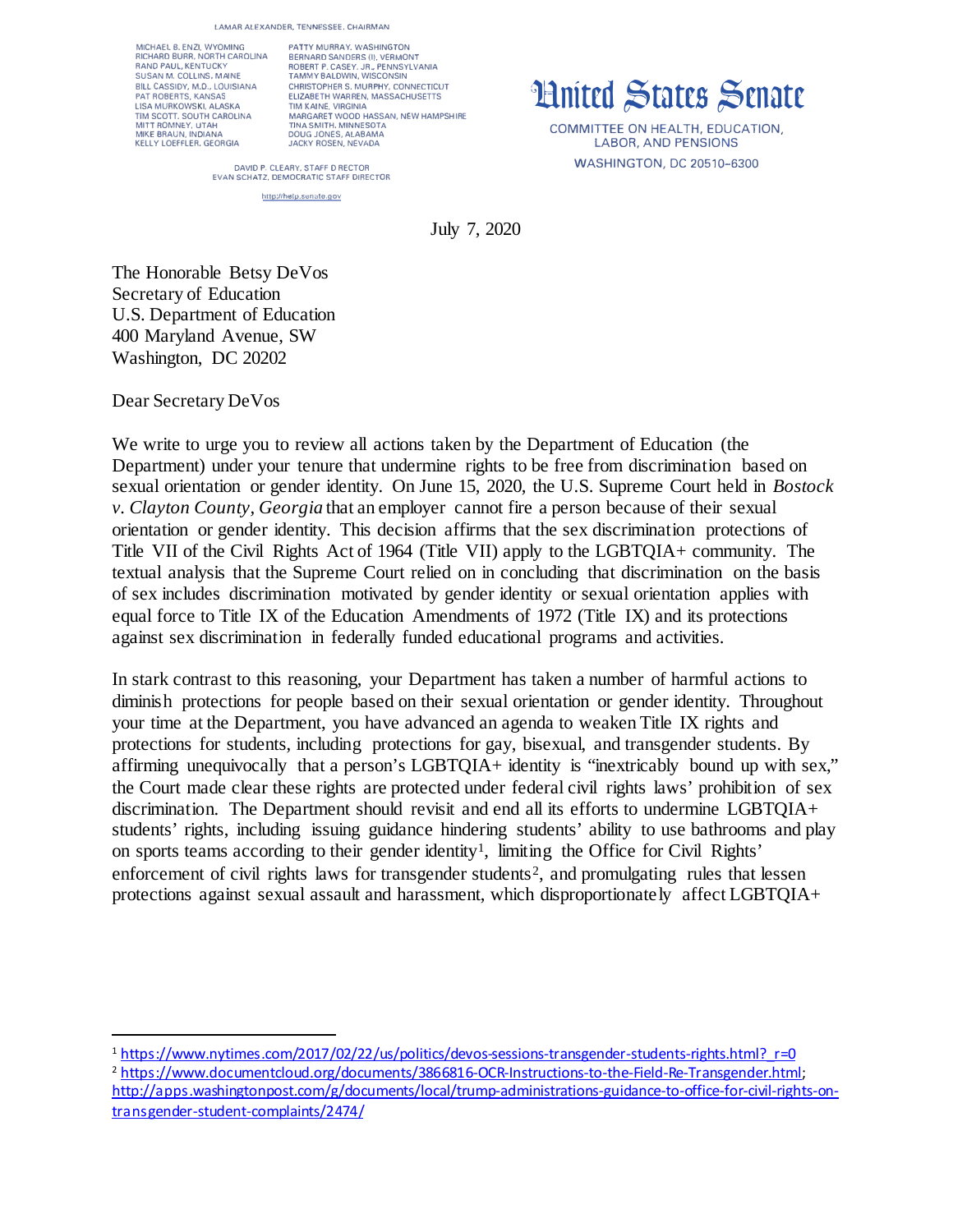students.<sup>[3](#page-1-0)</sup> Students deserve the same protections from discrimination as workers, particularly as courts have used Title VII to help determine the meaning of "sex" for Title IX purposes.[4](#page-1-1)

Rather than advance a discriminatory agenda, your Department should work toward protecting the civil rights of all students. In light of the Court's decision, we ask you immediately review all Department rules, guidance, and policies and rescind any that undermine rights based on sexual orientation and gender identity and, in their place, adopt guidance clarifying Title IX's protection against discrimination based on sexual orientation and gender identity, consistent with the Supreme Court's recent ruling.

Sincerely,

*/s/ Patty Murray*

\_\_\_\_\_\_\_\_\_\_\_\_\_\_\_\_\_\_\_\_ PATTY MURRAY Ranking Member U.S. Senate Committee on Health, Education, Labor, and Pensions

*/s/ Tammy Baldwin*

TAMMY BALDWIN U.S. Senator

\_\_\_\_\_\_\_\_\_\_\_\_\_\_\_\_\_\_\_\_

*/s/ Bernard Sanders*

BERNARD SANDERS U.S. Senator

\_\_\_\_\_\_\_\_\_\_\_\_\_\_\_\_\_\_\_\_

*/s/ Tina Smith*

TINA SMITH U.S. Senator

*/s/ Tim Kaine*

\_\_\_\_\_\_\_\_\_\_\_\_\_\_\_\_\_\_\_\_ TIM KAINE U.S. Senator

4

*/s/ Robert P. Casey, Jr.*

\_\_\_\_\_\_\_\_\_\_\_\_\_\_\_\_\_\_\_\_

\_\_\_\_\_\_\_\_\_\_\_\_\_\_\_\_\_\_\_\_ ROBERT P. CASEY, JR. U.S. Senator

*/s/ Christopher Murphy*

\_\_\_\_\_\_\_\_\_\_\_\_\_\_\_\_\_\_\_\_ CHRISTOPHER MURPHY U.S. Senator

*/s/ Margaret Wood Hassan*

\_\_\_\_\_\_\_\_\_\_\_\_\_\_\_\_\_\_\_\_ MARGARET WOOD HASSAN U.S. Senator

<span id="page-1-0"></span><sup>&</sup>lt;sup>3</sup> <https://www2.ed.gov/about/offices/list/ocr/docs/titleix-regs-unofficial.pdf>

<span id="page-1-1"></span>[https://scholar.google.com/scholar\\_case?case=3022724147282446357&q=Doe+by+and+through+Doe+v.+Boyerto](https://scholar.google.com/scholar_case?case=3022724147282446357&q=Doe+by+and+through+Doe+v.+Boyertown+Area+School+District&hl=en&as_sdt=20006) [wn+Area+School+District&hl=en&as\\_sdt=20006](https://scholar.google.com/scholar_case?case=3022724147282446357&q=Doe+by+and+through+Doe+v.+Boyertown+Area+School+District&hl=en&as_sdt=20006)